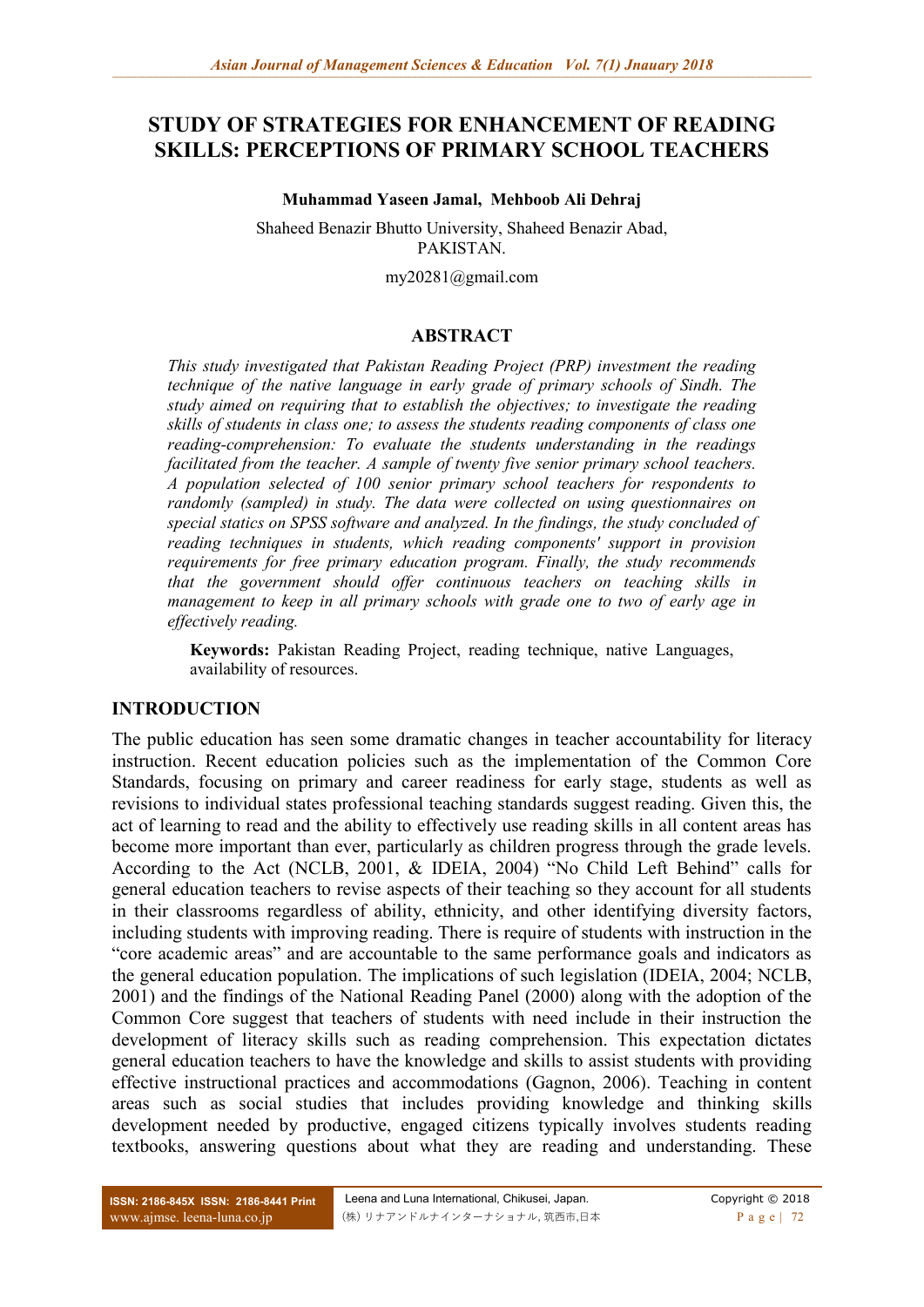practices are particularly evident in primary school classrooms, which are often text-based. Although, the teachers are prepared in a variety of different programs and may have discipline-specific expertise, for the most part they have lack of knowledge how to develop comprehension or use reading strategies in their instruction (Rickelman, 2007). The benefits of using reading comprehension in evidence throughout the importance of different types of instruction, such as explicit instruction of reading strategies within the content curriculum, is an area that has been shown to improve the reading skills and understanding of the contents for many types of learners (Scruggs, 2009), yet little is known about how especially at the early grade level, implement such instruction. As the accountability for all learners' achievement and for the specific content of instruction, it is important for primary school teachers to use evidence-based practices for content area reading, particularly to develop reading comprehension.

# **REVIEW OF LITERATURE**

# **Strategies and Reading Progress**

When considering the topic of reading strategies and interventions, researchers, along with the research has reflected upon the idea how to address the concerns of reading comprehension for struggling readers (Corrin, et al., 2010). Out of that analysis two interesting approaches have come to light which, attacking the reading comprehension problem at a school.

# **Classroom Specific Approaches**

The primary literacy education should be characterized by instruction that allows students to gain comprehension/literacy within the content area, rather than just learning about the content within the various disciplines (Moje, 2008). Educators should apply as much or more focus on ensuring that students can comprehend the language and context of discipline specific materials as they do on specific content and information within the discipline (i.e. dates of events in history or steps of the scientific method in science). Educators should focus upon comprehension strategies that support understanding of material within their discipline. More cognitive based strategies should be the center of comprehension instruction at the primary level (Fang, 2010). Students should learn new ways to disseminate the complex language and principles, such as word study activities to learn unfamiliar context specific vocabulary.

Due to the complexity of contents specific texts, simple comprehension in the elements of literacy that are found in the primary grades seems to be inadequate more specialized comprehension strategies that focus on content specific material will allow for better knowledge acquisition and retention (King & Bowman, 2010).

Reading comprehension strategies employed by teachers in primary content classes should focus on providing access to content through self-monitored comprehension of reading materials, additionally, teachers must be certain to be explicit in their instruction and usage of the strategies they utilize to improve comprehension (Reed & Vaughan, 2012). Meaning that simply providing students with tools such as graphic organizers to fill in or complete is not enough; teachers need to instruct the students about the reason for why the strategy is important and how it can help them understand the reading materials (Reed  $& V$ aughan, 2012). Tell students why they are doing and what they are doing.

When students understand the reading strategies and how they do work; they can more readily, use these strategies independently in future interactions with content specific texts (Reed & Vaughan, 2012). Teachers need to involve their students in discussion of the specific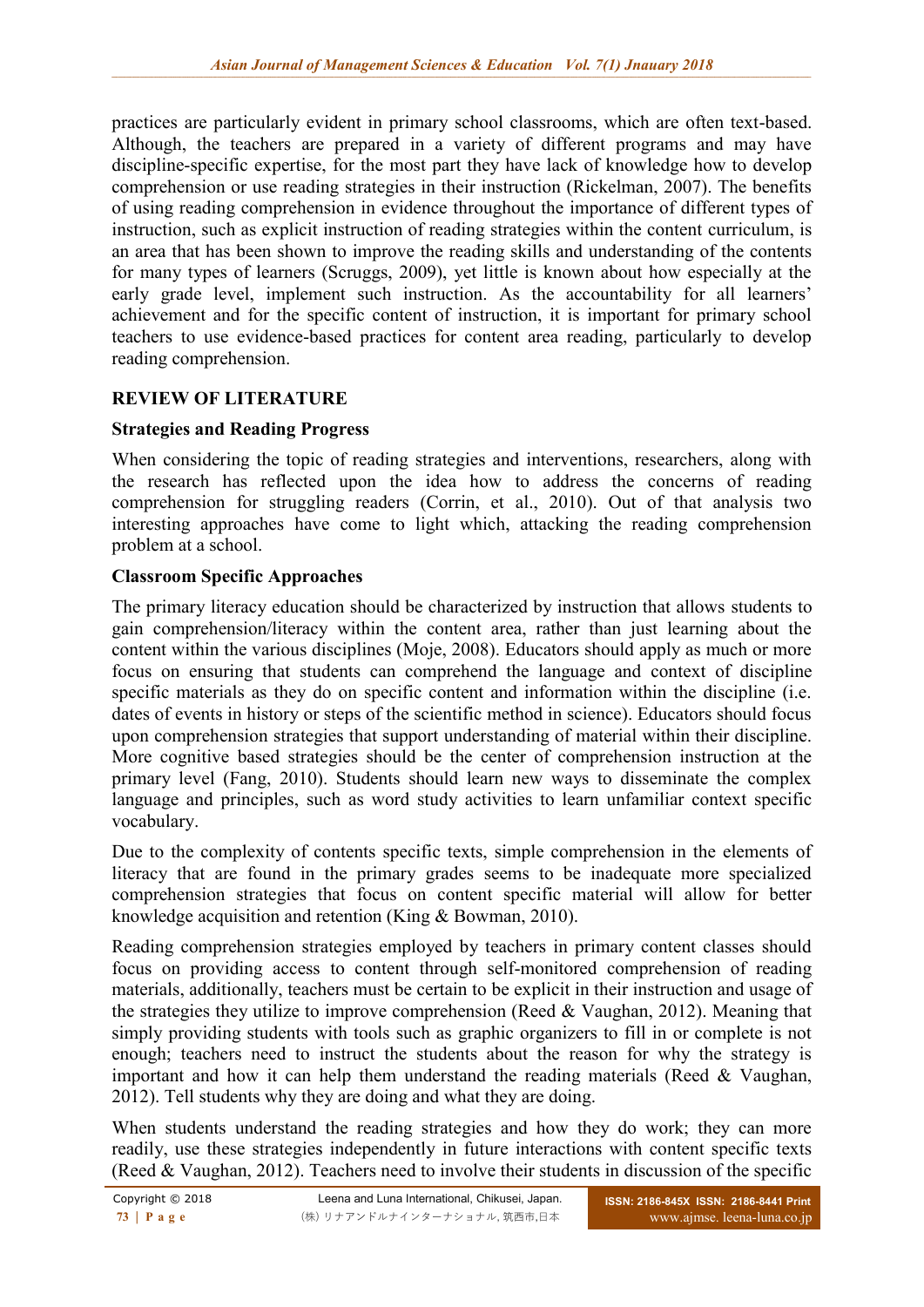the contents they are reading (Settlement patterns in social studies or formulas in science and math) and allow them to ask and use content specific vocabulary in discussion (Reed  $\&$ Vaughan, 2012).

Providing opportunity for students to analyze content specific materials in discussion, oral or written, allows them to gain familiarity with the subject matter leading to greater comprehension of content specific materials (Boardman et al., 2008). Teachers need to be cognizant of the idea that students need guidance not only of the material, but how to access the material taught in their classrooms.

# **RESEARCH OBJECTIVES**

- 1. To investigate the reading skills of students in class one.
- 2. To assess the students reading components of early class one readingcomprehension.
- 3. To evaluate how the students understand in the reading facilitated from the teacher.

# **RESEARCH QUESTIONS**

- 1. What are the reading skills to facilitate the students in class one?
- 2. What are the reading components to facilitate the students of class one in reading-comprehension?
- 3. Which skills facilitated from teacher to understand the students in readings of lesson?

# **RESEARCH METHODOLOGY**

### **Research Design**

The descriptive survey design with concern data collection from senior teachers of the primary schools of Shaheed Benazir Abad. The close ended questionnaire design for data collection from the respondents as a sample of 100 senior teachers of primary schools in randomly selected from 25 for selected sample for data analysis and interpretation with SPSS software. This study is conducted to determine the study of strategies for enhancement of reading skills: perceptions of primary school teachers of District Shaheed Benazir Abad.

### **Population**

The population of this study was 25 senior primary school teachers covered by study of strategies for enhancement of reading skills: perceptions of primary school teachers of District Shaheed Benazir Abad.

### **Sample and Sampling**

The sampling population was senior primary school teachers of District Shaheed Benazir Abad used samples of 25 respondents consider an adequate respectively in represented a population. The selected data analysis in terms of the necessary details of senior primary school teachers includes in simplified. This detail were obtained the selected theme of sample schools.

### **Data Analysis and Interpretation**

The close ended questionnaires was appropriately designated for data collection. This information on various aspects of the reading procedure of early classes at primary level in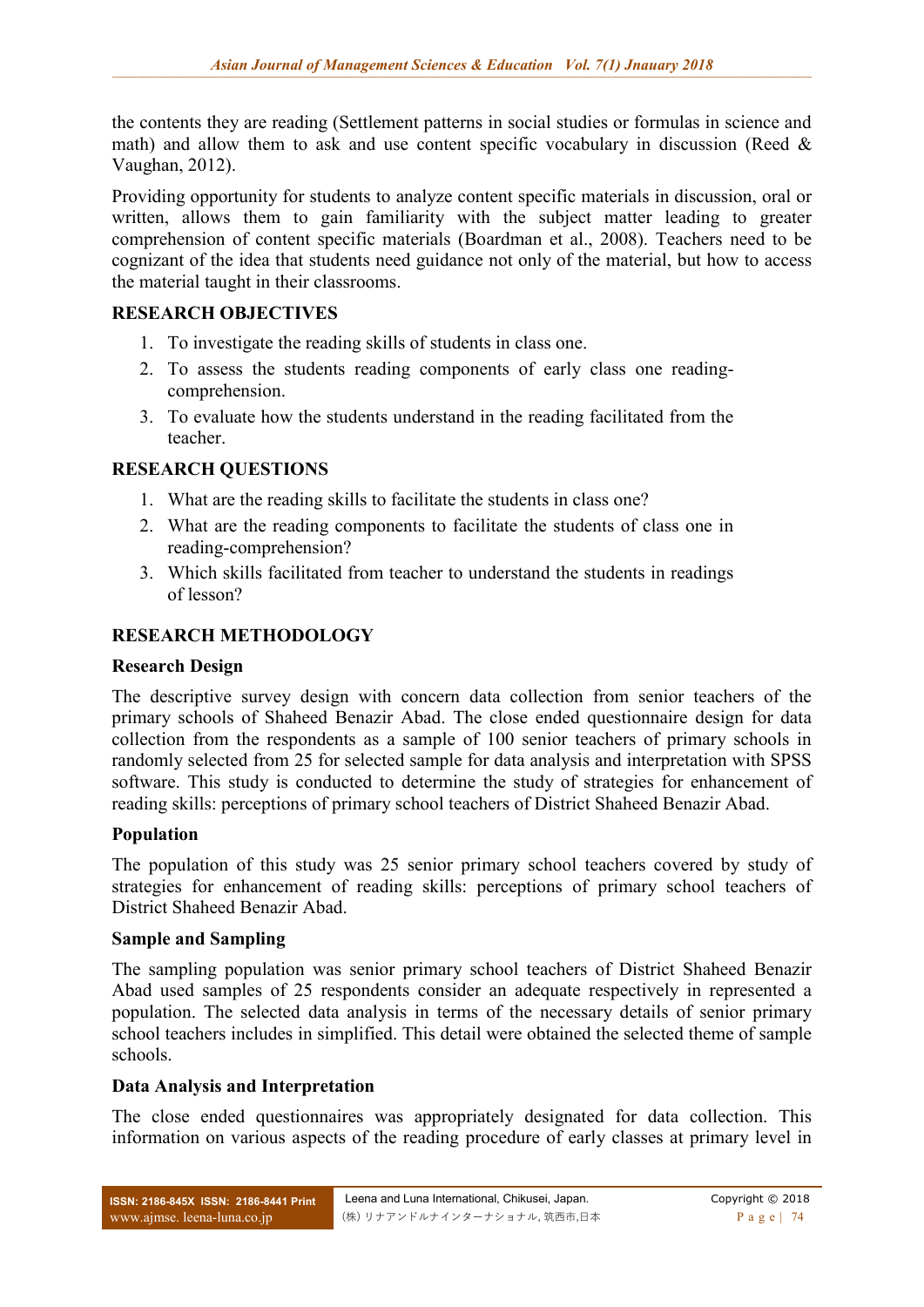aimed for testing the appropriateness for answering the questions regarding the respondents of District Shaheed Benazir Abad. Data was obtained and analyzed descriptively using combined methods to refer a systemic description of the objectives which certain theme would have been comparing the sample in results of frequency and percentage in interpreting.

| S. No. | Items                 | <b>Yes</b> | No. | <b>Undecided</b> | Percentage |
|--------|-----------------------|------------|-----|------------------|------------|
|        | Print concept         | .9         |     |                  | 76%        |
|        | Phonemic              | 20         |     |                  | 80%        |
|        | Letter name recognize | 21         |     |                  | 84%        |
|        | Reading Syllable      | 20         |     |                  | 80%        |
|        | Vocabulary            | 22         |     |                  | 88%        |
| 6      | Fluency               | 19         |     |                  | 76%        |
|        | Comprehension         | 18         |     |                  | 72%        |
| 8      | Reading long vowels   |            |     |                  | 60%        |
| 9      | Reading short vowels  |            | 4   |                  | 68%        |
| 10     | Reading passage       |            |     |                  | 80%        |

**Table 1. Comparision of the sample in results of frequency and percentage**

# **FINDINGS AND DISCUSSION**

The study was influenced by increased concern study of strategies for enhancement of reading skills: perceptions of primary school teachers of Shaheed Benazir Abad District. During their proceeding study in the school environment and reading skills of students of early grade one. The tested of the students on the reading concepts of print concept, phonemic, letter name recognize, reading syllable, vocabulary, fluency, comprehension, reading long vowels, reading short vowels and reading passages during the test. The classroom conducted and teaching completely study managed of ten primary schools and 25 senior teachers in respondents for the answers of the questionnaires items. The perceptions of the senior teachers were so better for this reading skills and reading improvements in early grade learning environment. The study established on the objectives were; to investigate the reading skills of students in class one; to assess the students reading components of early class one reading-comprehension; to evaluate how students understand the readings facilitated from the teacher. A sample of twenty five public primary school senior teachers from a population was randomly selected for the study. The senor teachers were selected from (sampled) schools. The data collection was done using questionnaires with five Likert items of (1-strongly agree, 2-agree, 3-undecided, 4-strongly disagree 5-disagree). When data was analyzed using descriptive statistics with SPSS software in frequency and percentage. From the findings, the study concluded that the majority of the senior teachers of Shaheed Benazir for data collection. Finally, the study recommends that the government of Sindh should offer continuous training, of senior teachers to improve the reading skills for implementation in the early classes. The government should facilitate all the primary schools with reading comprehension to improve the contents in one grade reading books.

# **CONCLUSIONS**

The reading skills considered on the ten points for students tested and respondents of the senior teachers for data collection on the study of strategies for enhancement of reading skills: perceptions of primary school teachers of Shaheed Benazir Abad District. The result showed in frequency and percentage. The students learning skills depends upon print concept, phonemic, letter name recognize, reading syllable, vocabulary, fluency, comprehension, reading long vowels, reading short vowels, reading passages and based on their knowledge of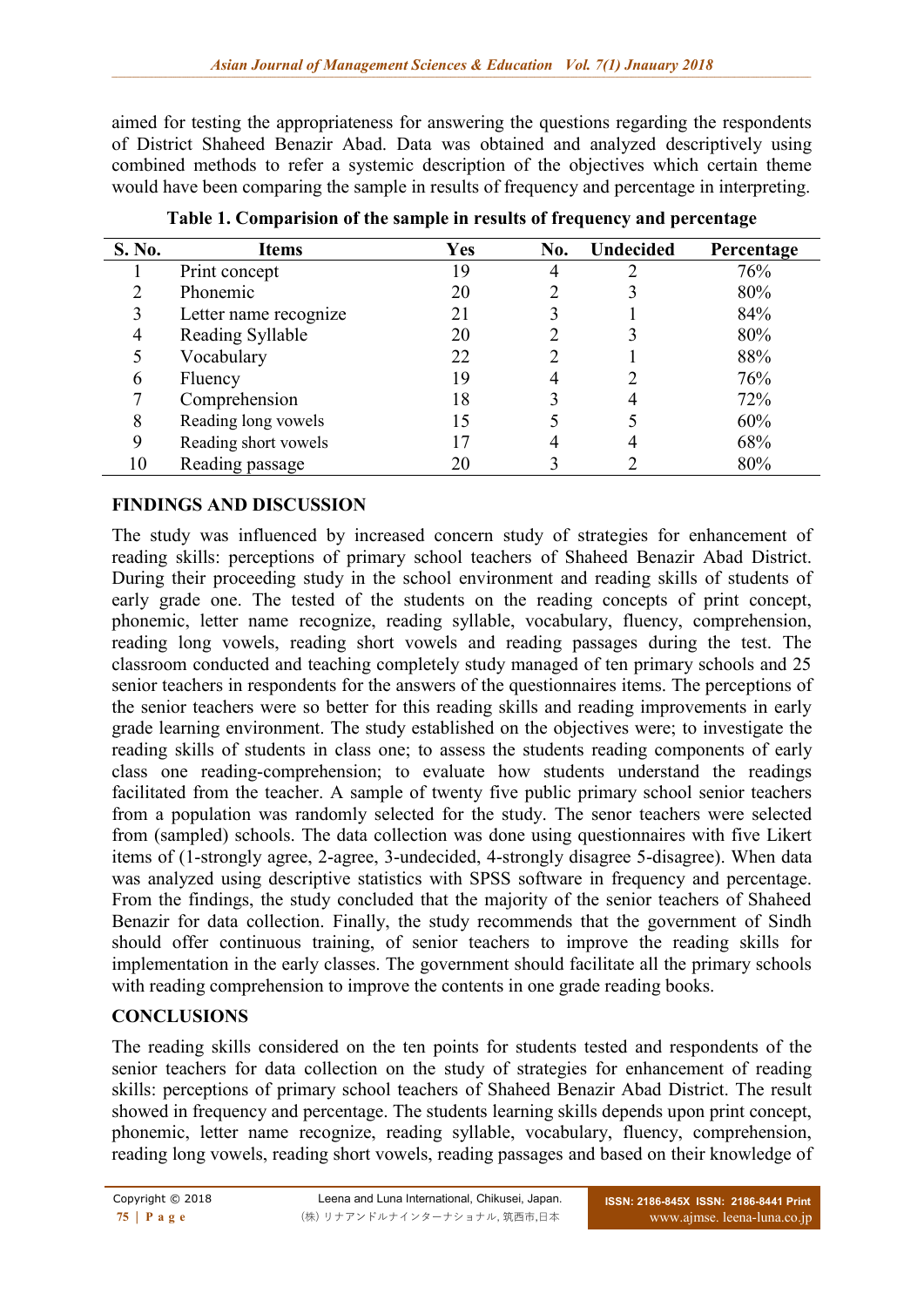students' in learning process. The senior teachers' perceptions were in largely strongly agree and data showed in tables.

### **RECOMMENDATIONS**

This study recommendeds on the strategies for enhancement of reading skills, perceptions of senior primary school teachers are as under:

- 1. The study recommends that the senior teachers should facilitate in training of reading skills.
- 2. The government may provide the complete facilitation of public primary schools' on betterment reading materials.
- 3. The government may offer a modern classrooms in study control of the teaching learning investment from the teachers.
- 4. The public primary schools may full protocol and facilitation multimedia and A.V aids for teaching learning materials.
- 5. The public primary senior teachers may facilitate endeavor to develop the moral values among students on reading comprehension.

# **REFERENCES**

- [1] AASLD. (2017). *Abstract book*. Retrieved from https://doi.org/10.1002/ejoc.201200111.
- [2] Bureau, M. (2003). Teacher performance management. *Education and Manpower Bureau*, 31.
- [3] Capacity Building and Training of School Management Committees. (1999). National standards for head teachers. *Department for Education and Skills*, 1–11.
- [4] Education and Manpower Bureau. (2006). *School-based management document: Tips for school managers*. USA: Education and Manpower Bureau
- [5] Gaynor, C. (1998). *Directions in development: Decentralization of education teacher management*. Retrieved from [https://doi.org/doi:10.1596/0-8213-3810-2.](https://doi.org/doi:10.1596/0-8213-3810-2)
- [6] Hussain, K. S., &Zamair, S. B. T. (2011). Managerial training needs assessment of heads of secondary schools. *Bulletin of Education and Research*, *33*(2), 23–37.
- [7] Mabonga, J. L. O. (2009). *Headteachers' self perception of their role in the management of school based change in Western Kenya*. Kenya: Department of Educational Management.
- [8] Mbobola, A. (2013). *A comparative study of the effectiveness of trained management head-teachers with those untrained: A study of selected schools of Chongwe District*. Kenya: Author.
- [9] Nations, U. (n.d.). *The new roles of secondary school head teachers secondary education in the 21st century*. Kenya: Interagency Group on Secondary Education.
- [10] Professional, D. F., & Teachers, S. F. O. R. (2012). *The standards for leadership and management: Supporting leadership and management development*. Retrieved from www.cymru.gov.uk